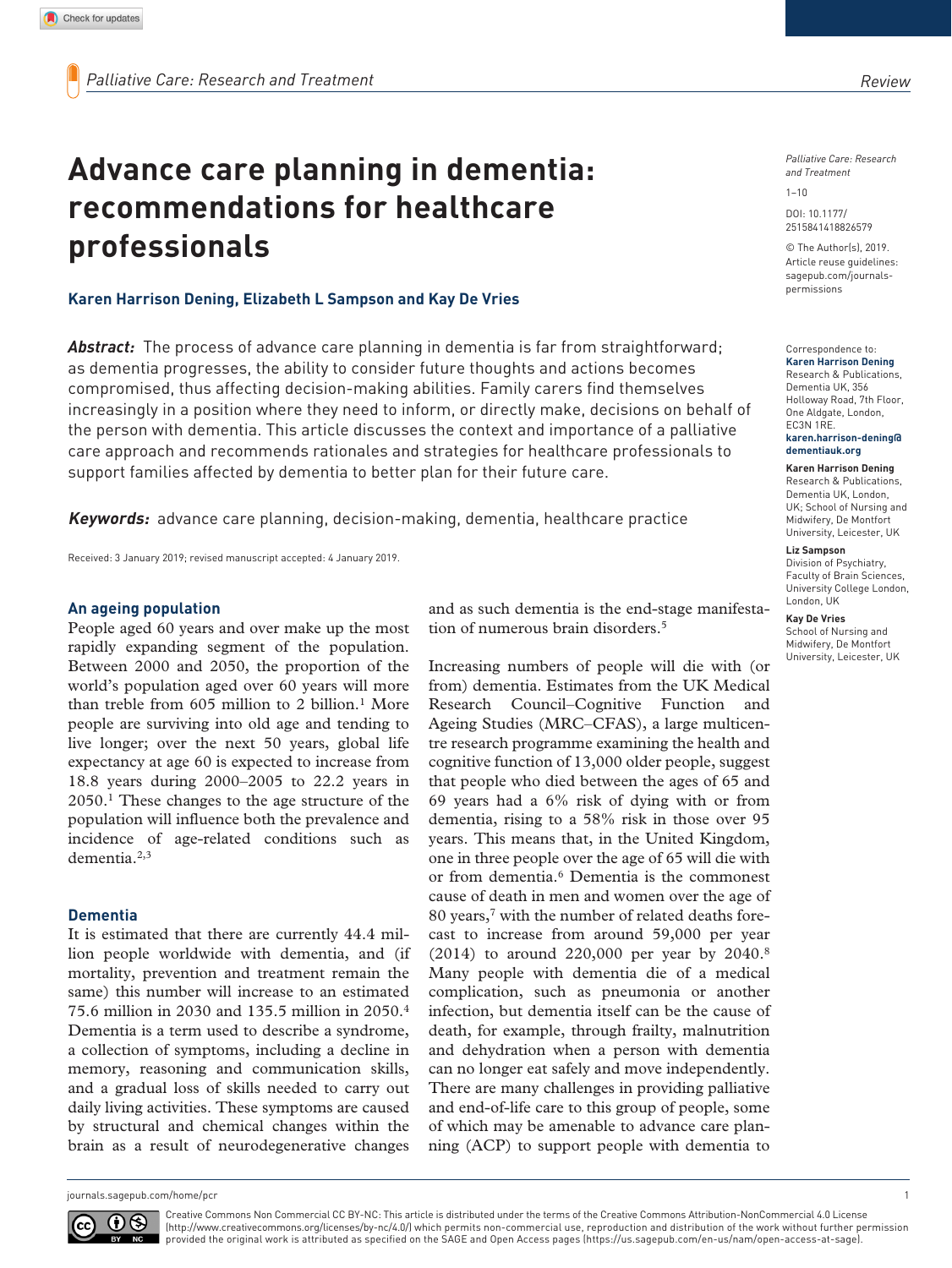have a greater influence on their care at end of life.

#### **Palliative care in dementia**

Historically, dementia has not been recognized as a life-limiting condition that may benefit from a palliative care approach. It is now recognized and accepted, particularly in developed countries, that an integral part of care coordination and case management pathways for people with dementia should include end-of-life care.<sup>9</sup> The European Association of Palliative Care (EAPC) published a consensus statement attempting to define the principles of practice, which are to take a holistic approach, valuing autonomy of patients and their families, with a focus on dignity, a collaborative relationship between healthcare professionals, patients and their families, good communication, and to maintain the quality of life.10 More recently, and in a further EAPC-sponsored project, van der Steen and colleagues<sup>11</sup> used a Delphi consensus process involving 64 experts from 23 European countries, including the United Kingdom, to provide the first definition of palliative care in dementia. A total of 57 recommendations resulted covering 11 domains, with the aim of providing guidance for clinical practice, policy and research. Domain 3 was specifically dedicated to setting care goals and ACP, endorsed by Prince and colleagues<sup>9</sup> (see Box 1).

The EAPC White paper<sup>11</sup> presents healthcare professionals with a more tangible template for supporting ACP development in people with dementia, whereas national guidance has still not moved beyond the nebulous recommendation to offer ACP to people diagnosed with dementia.12

#### **Advance care planning**

ACP is an important part of palliative care and has been present in the clinical literature since the latter half of the 20th century.13 ACP has been defined as a process of discussing and recording of wishes, values and preferences for future care and treatment held between an individual, family members and their care provider $(s)$ <sup>14</sup> that takes effect when the person loses capacity.15 ACP differs from general care planning in that it is usually used in the context of progressive illness and anticipated deterioration.

ACP supports an individual who has capacity to anticipate how their condition may affect them in the future. If the person wishes, they can set on record choices about their care and treatment and/or an advance decision to refuse a treatment in specific circumstances, the premise being that such plans can be referred to by those responsible for their care or treatment (whether professional staff or family carers) in the event that they lose capacity to make decisions as their illness progresses.

However, many people with a life-limiting illness, especially dementia, are not routinely consulted about their wishes and preferences for future care. Berrio and Levesque<sup>16</sup> gave detail to several potential barriers that may contribute to this, all of which remain applicable 20 years on (see Box 2).

Harrison Dening<sup>17</sup> extended this list concerning people with dementia suggesting that there are several additional barriers to initiating ACP in dementia care. These include the following: failure in acknowledging dementia is a terminal/ life-limiting illness; the potential for loss of decisionmaking capacity early on in the disease trajectory;

**Box 1.** EAPC white paper: palliative care in dementia - Domain 3.<sup>11</sup>

3.1. Prioritizing of explicit global care goals helps guide care and evaluate its appropriateness.

<sup>3.2.</sup> Anticipating progression of the disease, ACP is proactive. This implies that it should start as soon as the diagnosis is made, when the patient can still be actively involved and patient preferences, values, needs and beliefs can be elicited.

<sup>3.3.</sup> Formats of advance care plans may vary in terms of preferences, the amount of detail required, and what is available in the specific setting for the individual.

<sup>3.4.</sup> In mild dementia, people need support in planning for the future.

<sup>3.5.</sup> In more severe dementia and when death approaches, the patient's best interest may be increasingly served with a primary goal of maximization of comfort.

<sup>3.6.</sup> ACP is a process, and plans should be revisited with patient and family on a regular basis and following any significant change in health condition.

<sup>3.7.</sup> Care plans should be documented and stored in a way that permits access to all disciplines involved in any stage and through transfers.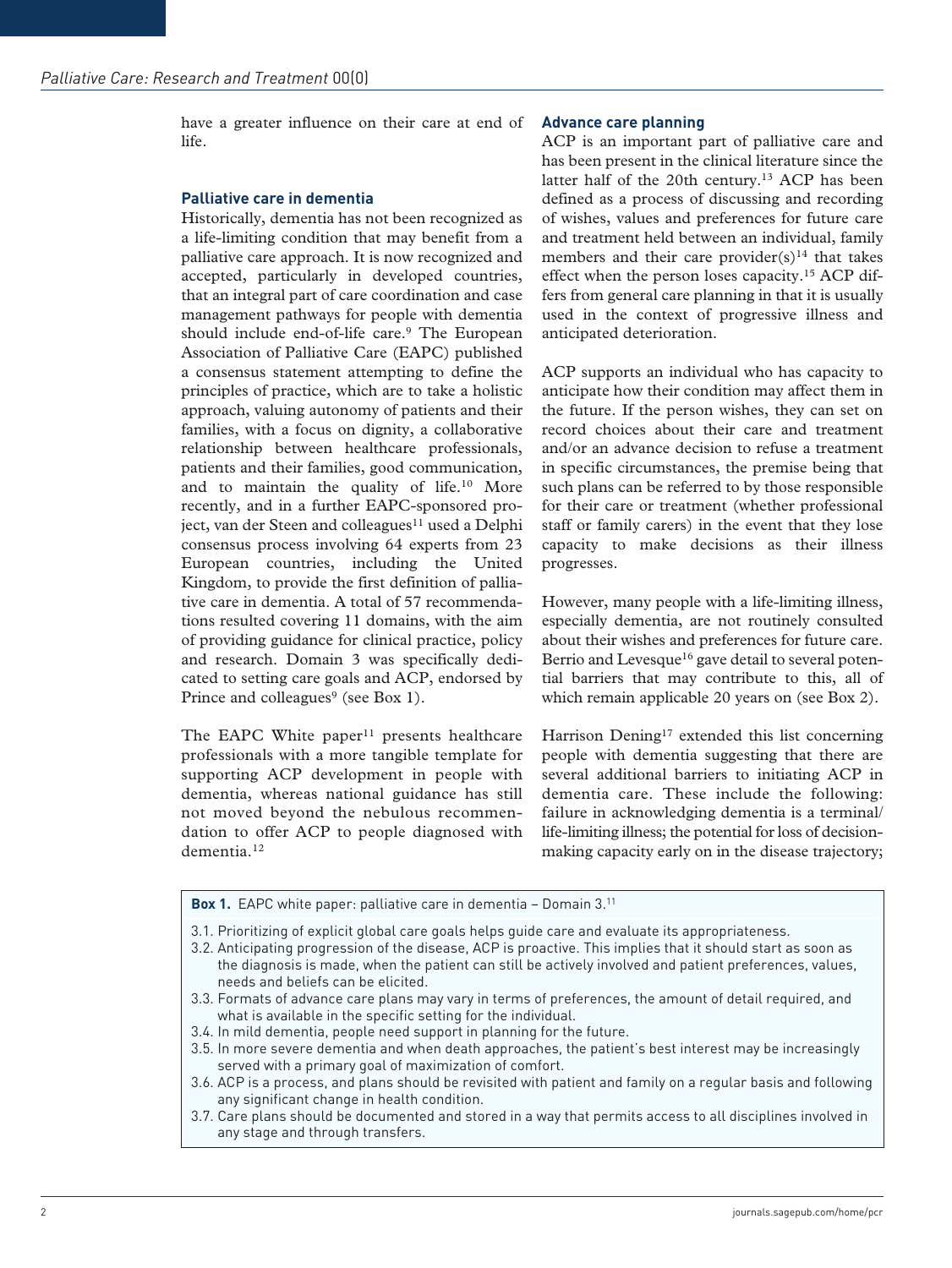**Box 2.** Barriers to completing an ACP [16].

- Procrastination, or waiting to do it later
- Dependence on family for decision-making
- Lack of knowledge about ACP
- Difficulty of talking about the subject
- Waiting for the healthcare professional to initiate a discussion by the patient
- for the patient to initiate discussion by the health professional
- Believing a lawyer is needed to fill out the forms
- Fatalism or acceptance of the 'will of God'
- Fear of 'signing my life away'
- Fear of not being treated

a lack of knowledge of the course of dementia (prognostication) in families; lack of confidence in care professionals in starting discussions with people diagnosed with dementia and finally the failure to identify a care manager or lead to facilitate ongoing ACP as the illness progresses.

#### **Decision-making and capacity in dementia**

As dementia progresses, the ability to consider future thoughts and actions becomes compromised,18 thus affecting decision-making abilities.5 Historically, people with dementia were rendered powerless, with decisions being made 'for' them by professionals rather than 'with' them or 'by' them. Participation in decision-making is now viewed as essential to the delivery of individualized and person-centred dementia care.9 The concept of shared decision-making is emerging in dementia care.<sup>19,20</sup> People with dementia want to be involved in decisions about their care<sup>21</sup> and, while dementia does not automatically render someone incapable of making decisions, shared decision-making with family carers is their preference. For such shared decision-making, mutuality must be established.<sup>20</sup> However, in the context of ACP, participation of the person with dementia is sometimes little more than lip service paid to an ideal and the issues around decision-making for this group of people become more complex as the disease progresses.

In the United Kingdom, the Mental Capacity Act  $2005$  (MCA)<sup>22</sup> protects and supports people who do not have the ability to make decisions, affirming the rights of people with impaired decisionmaking capacity caused by illnesses such as dementia. The act changed the legal concept of capacity, from one which regarded decision-making capacity as 'all or nothing' to one which recognizes capacity as being decision specific, relating to the time when a decision or action needs to be taken. Capacity must be assumed unless evidence suggests the contrary. If there is doubt about an individual's capacity, a capacity assessment must be made to ensure that any decision is valid. The person must be able to understand the information relevant to the decision, retain the information long enough to be able to make the decision, weigh up the information available to make the decision and communicate their decision by any possible means. The MCA encompasses the right of the person with dementia to exercise their autonomy as far as possible and requires others to support them to do so. The general legal and ethical rule is that people without capacity are treated in their 'best interests' which must also take into account their own wishes and preferences as well as what is clinically viewed as the most appropriate action. Where individuals lack capacity, a fundamental consideration is their past wishes and preferences. If these are not recorded or known, relatives are asked about what the person would or would not have wanted. If there is no lasting power of attorney, the closest relative must be consulted and his or her views only disregarded for a very good reason, such as if they do not seem to be in the patient's best interest or are impossible.

Despite people with dementia having many years' experience of making decisions for themselves before the onset of the disease, family carers are often assumed to know what decisions they would have made had they not lost capacity. Consequently, decisions about end-of-life care for people with dementia are typically made by family member surrogates.23–28

Successful decision-making for a family affected by dementia involves sharing knowledge, experience and wishes and preferences for care across all stakeholders: the person with dementia, the family carers(s) and professionals. In practice, this might mean a balance between considering the perspectives and wishes of the person with dementia and those of the carer. It can be challenging to support this balance of interests and needs in end-of-life care as effective support of shared decision-making requires professional confidence, advocacy for the person with dementia and support for family members in understanding their own wishes and preferences in any care situation.29 Professionals must strive to make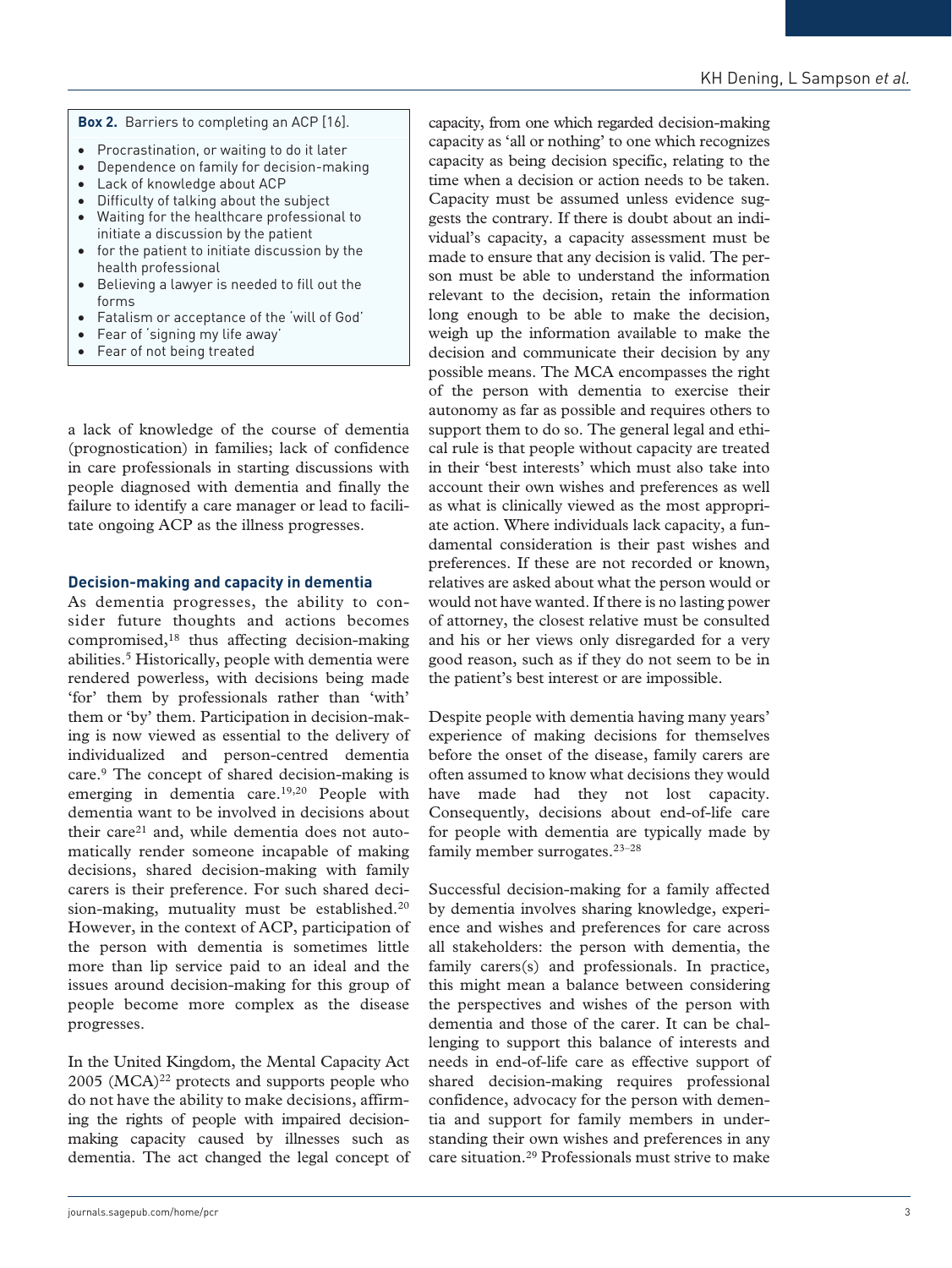the wishes and preferences of the person with dementia influence delivery of care when they may well become at odds with what is in the best interests of the carer.

Kelly and colleagues<sup>30</sup> asked older people what was most important to them should they lose capacity with the majority wanting a close family member to act as their decision-maker in such an event. There was the commonly held belief that their family member would know the treatments they would want or not. Making decisions about end-of life care and treatment on behalf of a family member is not straightforward and can at times be extremely difficult. It will often involve complex issues around whether to treat or whether to withhold treatment. There may be several treatment options to choose from, and in certain contexts the decision will also be important (e.g. in a crisis as compared to states of chronic ill health). Overlaid on this are the perspectives, preferences and wishes for future care of the person for whom decisions are to be made. For clinicians, it may often be difficult to know whether proxy decisionmaking and treatment choices are consistent with the previously expressed wishes of the person with dementia.

## **Challenges for family caregivers**

Family carers can often experience increasing demands in making decisions as the dementia progresses and studies have reported on certain emotional and practical issues, including the following:

- Difficulties in deciding what to do about day-to-day care;<sup>31,32</sup>
- Distress in making health-related decisions;
- Having insufficient information about any possible alternatives and their effects;<sup>32</sup>
- Negative emotional effects, such as, stress, guilt and self-doubt.28

In the general population, Shalowitz and colleagues<sup>33</sup> found that family carers were able to predict patients' treatment preferences with moderate accuracy. A recent study by de Vries and Drury-Ruddlesden<sup>23</sup> found that family members confidently made decisions about end-of-life care based on many years of previously held conversations about death and dying within the family. However, Harrison Dening

and colleagues<sup>34</sup> interviewed 60 dyads (a person with dementia and their family carer) to examine the accuracy of family carers in predicting the wishes and preferences for end-of-life care and treatments of the person with dementia for whom they cared. None of those interviewed held an ACP. Using a modified version of the Life Support Preference Questionnaire (LSPQ),35 participants were presented with three illness scenarios, including the nature of the impairment, its prognosis and level of pain: advanced cancer, severe stroke and 'as you are today' (with a diagnosis of dementia). They were asked to consider themselves in each scenario and indicate their preference using a five-point Likert-type scale from 'definitely would want' to 'definitely would not want' for receiving three life-sustaining medical treatments: antibiotics, cardiopulmonary resuscitation and tube feeding. Carers were interviewed separately and asked to indicate what treatment preference the person with dementia, for whom they care, was likely to have chosen. Results revealed that a carers' ability to accurately predict the person with dementia's treatment preferences (in the absence of previous discussions or an ACP) was no better than chance (lower that 35% accuracy), thus questioning the professional reliance on family members in decision-making.

ACP that promotes the wishes and preferences of the person with dementia may, at times, mean a balance to also consider the wishes and preferences of the carer as these may be in conflict. It can be a challenge to support this balance of interests and needs in end-of-life care. In more complex cases, this may require the input of skilled professionals, such as Admiral Nurse case managers (see Box 3), to support families affected by dementia and in balancing the needs of each family member.<sup>36</sup>

Research suggests that the most difficult decisions families have to make are those for end-oflife care; these are made more difficult in the presence of family disharmony<sup>37</sup> and families in conflict, with poor interrelational dynamics, were more likely to opt for aggressive care at end of life.38,39 In the absence of family cohesion, the role of the surrogate decision-maker becomes isolated and even more difficult, and Caron and colleagues<sup>40</sup> state that professionals, such as Admiral Nurses, by promoting trust in their therapeutic relationships with family carers can counter this to some degree.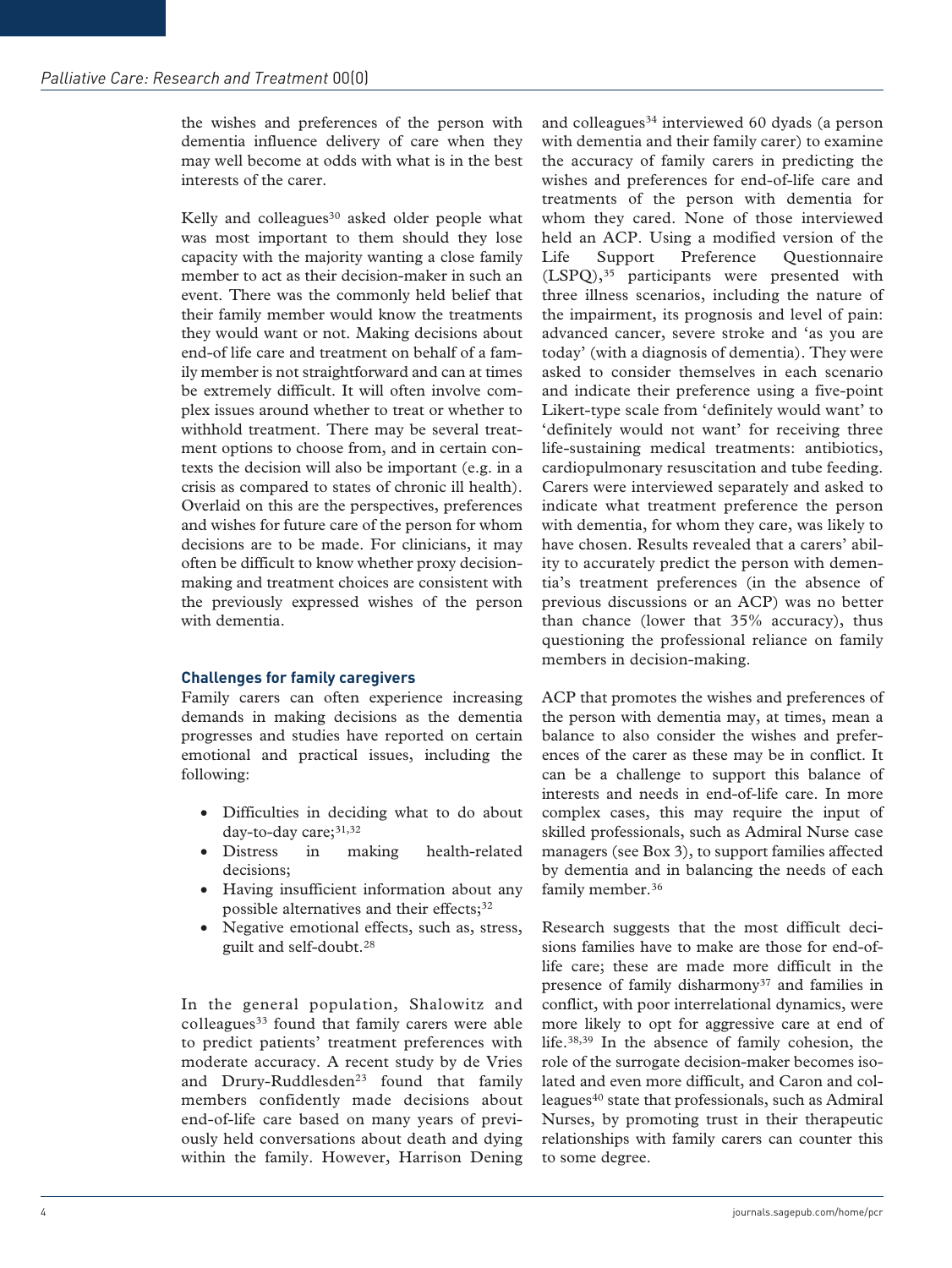**Box 3.** Admiral Nurse case management.

Admiral Nurses focus on the needs of the whole family affected by dementia, including psychological support to help the person with dementia and family carers to understand and deal with their thoughts, feelings and behaviour, and to adapt to the changing situation. Caregiving involves a change in ongoing patterns of exchange between the caregiver and care recipient. Both the caregiver and recipient have to adjust to the transformation of their relationship into a caregiving relationship; this includes a change in the balance of roles, as the caregiver takes more responsibility for the welfare of the recipient.

Admiral Nurses use a range of specialist interventions that help people live well with the condition and develop skills to improve communication and maintain relationships.

Admiral Nurses work with families at particular points of difficulty in the dementia journey, including diagnosis, when the condition progresses, or when tough decisions need to be made, such as moving a family member into residential care. Anticipated problems are misdiagnosis, delayed diagnosis and lack of information and services for people with dementia and their families, which give rise to the risk for inappropriate management, crises, poor psychological adjustment to the diagnosis, reduced coping capacity and the ability to forward plan.

Admiral Nurses help families cope with feelings of loss and bereavement as the condition progresses. There is an acknowledgement that family care does not end once 'hands-on' caregiving ceases. Admiral Nurses care coordinate and manage referrals to other appropriate services and liaise with other health professionals on behalf of the family. [\(www.dementiauk.org\)](http://www.dementiauk.org)

## **Confidence and knowledge of professionals**

ACPs are not only about the paperwork and documentation of wishes; they are also not meant to be a one-off conversation but are concerned with the opportunity for professionals to instigate and conduct ongoing conversations related to death, dying, bereavement and anticipatory loss.41 In people with dementia, cognitive activity and abstract thinking, abilities that are needed to think about the future, can become difficult. Piers and colleagues<sup> $42$ </sup> argue that although this can make such conversations difficult, it does not preclude them. However, the literature reveals that professionals often lack the confidence and the skills in breaking bad news and in initiating the process of ACP with sensitivity and empathy.43–45

Facilitation of ACP requires advanced communication skills central.46 ACP research from the United Kingdom has found that earlier discussions in a life-limiting illness can help reduce anxiety about death $47,48$  and lead to an increase in feelings of autonomy, $49$  maintenance of a sense of control,<sup>50</sup> increased patient satisfaction,51 and a range of improved outcomes for family carers, such as reduced depression, stress and anxiety<sup>52</sup> and reduced decisional uncertainty.53 Yet people with dementia are still not routinely consulted about their wishes and preferences for future care<sup>34</sup> with many of the barriers identified by Berrio and Levesque<sup>16</sup> still existing.

## **Conversation models**

Several models have been developed to support the initiation of these difficult discussions (see Box 4). As Russell<sup>41</sup> argues, one size does not fit all, from either the perspective of the patient or indeed that of the professional. However, such models have a formulaic approach that includes preparation, person-centred, empathy and acknowledgment of emotions and concerns and in eliciting wishes and preferences. Older people want to be treated in a manner consistent with their own wishes and preferences<sup>56</sup> and often want to keep the burden of decision-making upon their family to a minimum and they are often willing to be helped to make decisions in consultation with their doctor.<sup>57</sup> Often the reluctance to initiate such discussions is largely felt by the professional and in reality families affected by dementia are only too ready to hold them.<sup>32</sup> However, although healthcare professionals may aspire to support with people with dementia in making decisions about their health and social care, in practice attention is often diverted to family carers who wish to pursue proxy decision-making.

In addition, Piers and colleagues $42$  followed Belgian Centre for Evidence-Based Medicine's1 procedures to examine studies relating to ACP in dementia and graded the studies' quality and level of evidence to develop recommendations for practice. However, this process developed an unwieldy number of recommendations that, rather than support practice, may inhibit or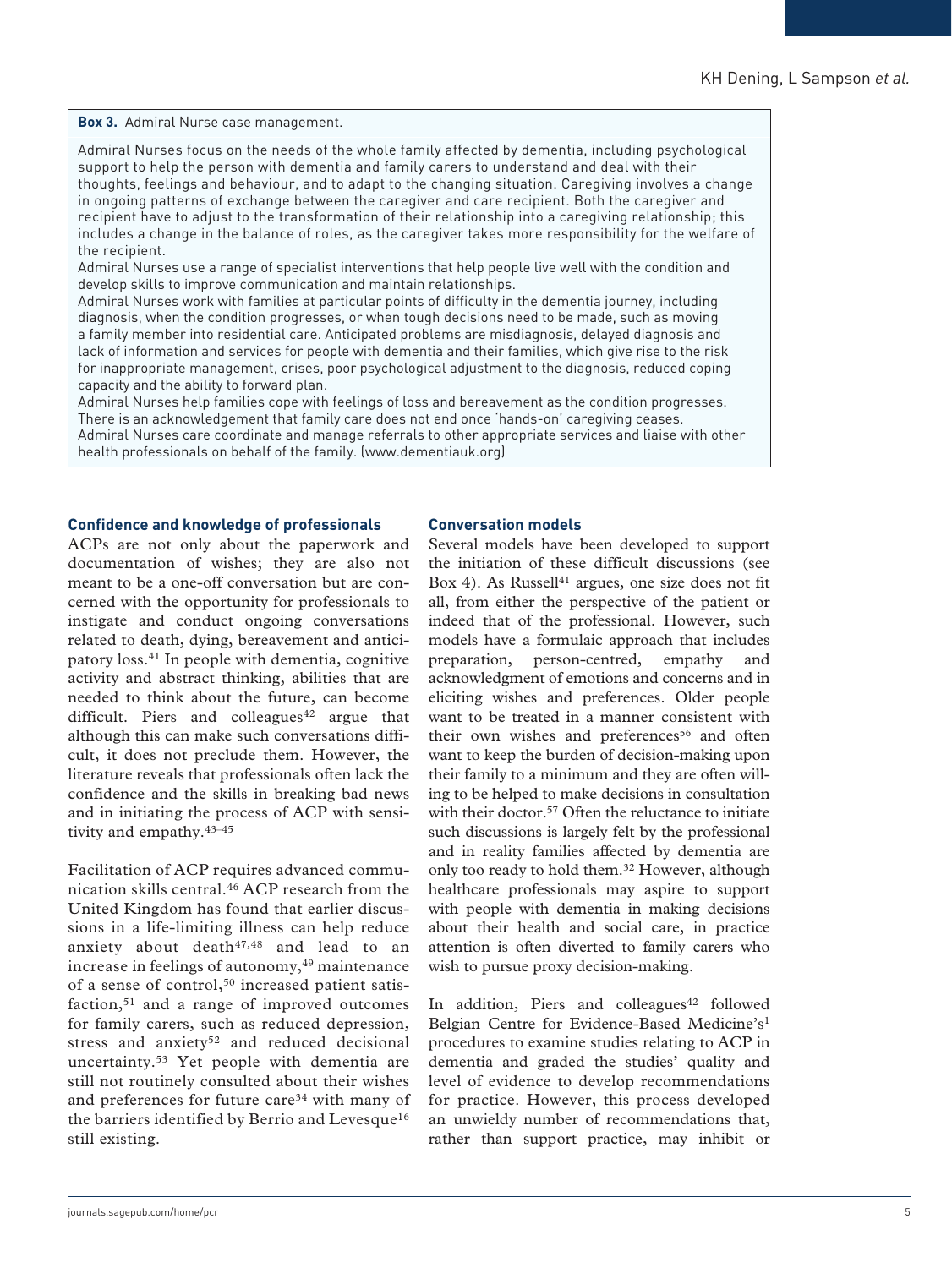**Box 4.** Communication models and resources.

• AFIRM

 AFIRM is an acronym which provides professional carers with a framework to guide informal conversations and uses these as opportunities to pick up on any underlying apprehensions or queries the person with dementia (and/or their family member) may have ([https://www.hse.ie/eng/about/](https://www.hse.ie/eng/about/Who/ONMSD/eductraining/dementiaeducation) [Who/ONMSD/eductraining/dementiaeducation](https://www.hse.ie/eng/about/Who/ONMSD/eductraining/dementiaeducation)).

SAGE & THYME<sup>54</sup>

 SAGE & THYME is a mnemonic that acts as an aide-memoire for a structured conversation with a person in distress or with concerns. 'SAGE' gets the user into the conversation and 'THYME' gets them out [\(http://www.sageandthymetraining.org.uk/sage-thyme-model-and-benefits-1](http://www.sageandthymetraining.org.uk/sage-thyme-model-and-benefits-1)).

#### • SPIKES55

 SPIKES is a six-step protocol for delivering bad news and to holding a difficult conversation: setting up the **I**nterview (1), assessing the patient's **P**erception (2), obtaining the patient's **I**nvitation (3), giving **K**nowledge (4) and Information, addressing the patient's **E**motions (5) with empathic responses and **S**ummarizing (6).

• Talking Mats–

 Talking Mats is a communication symbols tool that uses unique, specially designed picture communication symbols as an interactive resource to enhance communication in people where this is compromised

• [\(https://www.talkingmats.com/thinking-ahead-supporting-people-to-plan-for-the-future/](https://www.talkingmats.com/thinking-ahead-supporting-people-to-plan-for-the-future/)).

**Box 5.** Recommendations for ACP conversations.<sup>42</sup>

- Start ACP as early as possible and integrate ACP into the daily care of people living with dementia.
- Always assume mental capacity; consider capacity as a fluctuating rather than static condition; stay alert for signs of loss of capacity; judge mental capacity task-specifically, that is, for a certain decision at a particular moment in time.
- Adjust conversation style and content to the person's level and rhythm.
- Lead the conversation but do not force it to become too formulaic or phased.
- Try to understand the whole person living with dementia; explore their life story, important values, norms, beliefs and preferences.
- ACP conversations are not one-off occurrences and are best held on several occasions and over a longer period of time.
- Explore the person's current experiences; their fears and concerns for the future and for the end of life.
- Evaluate their disease awareness and inform them about the expected disease trajectory and possible end-of-life decisions.
- Keep connected with the person with dementia to ensure their maximum participation; respond to their emotions; attend to nonverbal communication; observe their behaviour.

indeed paralyse it. All of the recommendations were gleaned from the previous literature that has thus far failed to improve the implementation of ACP for people with dementia (see Box 5 for a selection of the recommendations).

## **When is the best time to initiate ACP in dementia?**

There is much debate on when the best time is to offer ACP to people with dementia; many professionals feel that entering into discussions about ACP for end-of-life care is both too soon and insensitive within the initial diagnostic process. However, in dementia, end-of-life care planning needs to take place early, while the person has sufficient mental capacity to consider their

preferences and make decisions for their future. However, there are various transition points (see Table 1), where carers find themselves increasingly called upon to inform, or directly make, decisions on behalf of the person with dementia.

#### **The place for case management in supporting ACP**

People with dementia do not exist in isolation and, while there has been a strong thrust to identify the needs of people with dementia against a background of person-centred care, they live within relational contexts, whether that be with family members or with professional carers but often, both. Case management has a long history in supporting people with long-term conditions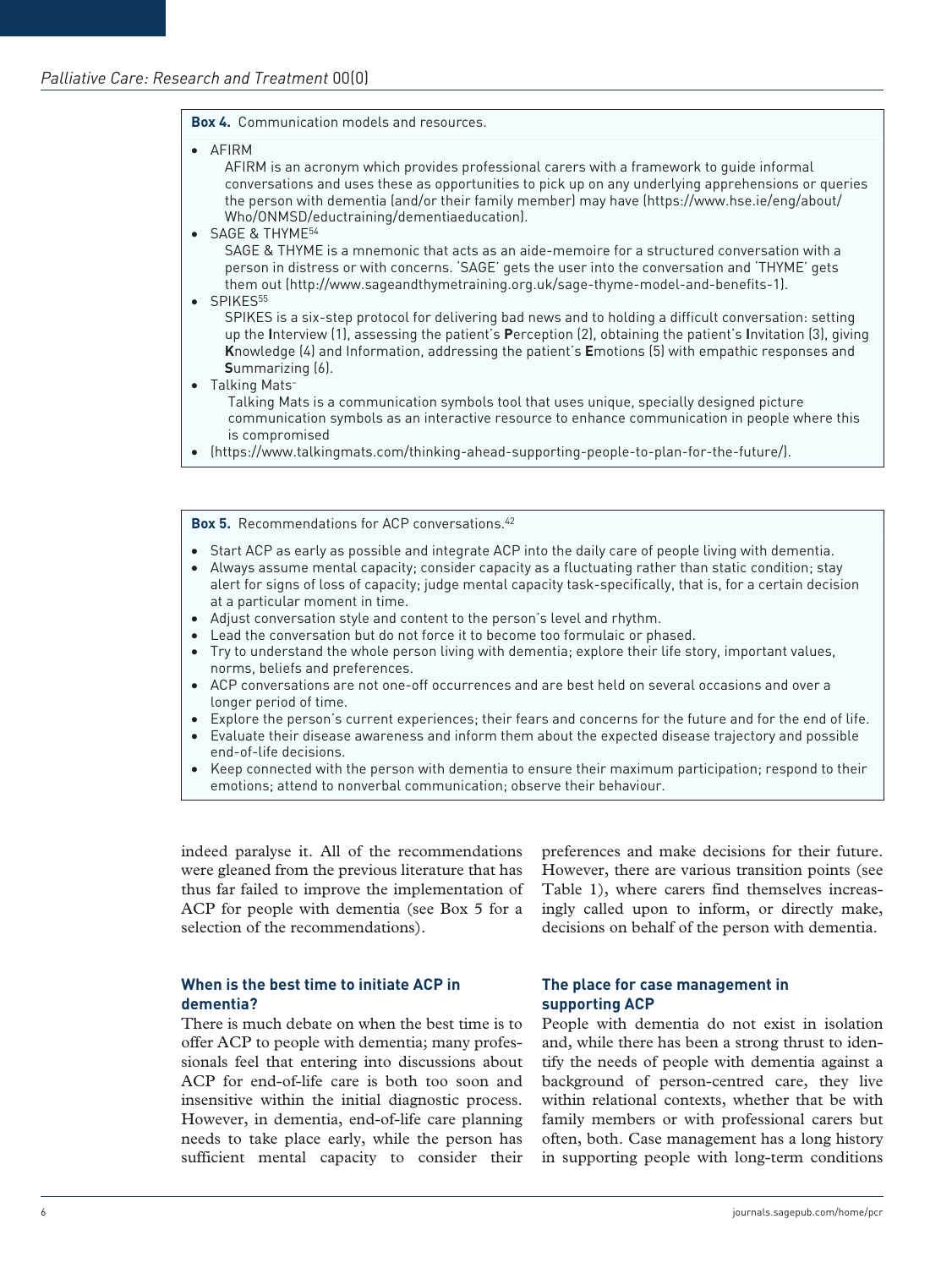| Table 1. Milestones which can act as triggers to engage in ACP. <sup>58</sup> |  |  |
|-------------------------------------------------------------------------------|--|--|
|-------------------------------------------------------------------------------|--|--|

| <b>Transition points</b>                                                                                                                                                                                                                                                                                                                                        | <b>Healthcare events</b>                                                                                                                                                                                                                                                                                                                                              |
|-----------------------------------------------------------------------------------------------------------------------------------------------------------------------------------------------------------------------------------------------------------------------------------------------------------------------------------------------------------------|-----------------------------------------------------------------------------------------------------------------------------------------------------------------------------------------------------------------------------------------------------------------------------------------------------------------------------------------------------------------------|
| • Time of diagnosis of dementia<br>When undertaking a Lasting Power of Attorney<br>for finance and/or personal welfare<br>• Care plan/package review for community home<br>care<br>Changes to setting of care; transfer to acute<br>care or residential care setting and so on.<br>• Changes to the health status of the family carer<br>(illness, death, etc.) | • Deterioration or decline in the PWD condition<br>• PWD presenting with complex symptoms<br>• PWD presenting problems with nutrition and<br>hydration<br>• Decreasing response to antibiotic treatment<br>• When the question of a need for further medical<br>investigations of treatments arise<br>• Discussions about attempting cardiopulmonary<br>resuscitation |
| ACP, advance care planning; PWD, person with dementia.                                                                                                                                                                                                                                                                                                          |                                                                                                                                                                                                                                                                                                                                                                       |

and mental illness. In a meta-analysis, Reilly and colleagues<sup>59</sup> found evidence to suggest that there were benefits to adopting a case management approach in dementia, reducing or delaying admission to care homes and reducing admissions to and length of stay in hospital and reduction in behaviour disturbance. Harrison Dening and colleagues $60$  suggest that the benefits to case management in dementia span the entire trajectory of dementia and specifically in supporting decision-making from the point of diagnosis through the introduction of ACP to better influence end-of-life care.<sup>60</sup> In discussing the improvement and coverage of healthcare for people living with dementia, Prince and colleagues $9$  in the World Alzheimer Report support the call for case management. They state that the healthcare team in its entirety needs to have adequate skills in applying a palliative care approach to dementia with all members being able to provide at least a baseline palliative care approach and that care plans, including ACPs, should be stored and accessible to all stakeholders involved in the persons care. Harrison Dening and colleagues<sup>60</sup> argue that care of people with dementia and their families is best managed by a case manager with specialist knowledge of dementia who can effectively coordinate the input of other disciplines and specialities based upon families' specific needs, thus not requiring the wider care team members to have expert knowledge in dementia. The refreshed National Institute for Health Care Excellence (NICE) dementia guideline<sup>12</sup> acknowledges that there is evidence that case management is an effective intervention for people living with dementia. However, NICE states that the effectiveness and cost effectiveness of high-intensity case management have not been fully tested in the United Kingdom. There is

some evidence from settings outside the United Kingdom $61$  that it may reduce the use of other services, leading to cost savings across the whole system. Because of the cost, robust evidence of effectiveness and cost effectiveness from a UK setting is needed.

#### **Conclusion**

There will be large number of people with dementia as the population continues to age. Dementia is a progressive, irreversible neurodegenerative condition that greatly reduces life with one in three of the population expected to die with or from dementia. People with dementia (and their families) are much in need of a palliative approach to their care, especially through ACP and support with decision-making in preparation for end of life.

The process of ACP in dementia is far from straightforward; as dementia progresses, the ability to consider future thoughts and actions becomes compromised, thus affecting decisionmaking abilities. Family carers find themselves increasingly in a position whereby they are called on to inform, or directly make, decisions on behalf of the person with dementia. It is often assumed that they know what might have been the decisions of a person with dementia when capacity is lost event though wishes and preferences may not have been previously articulated. We need to have greater confidence to initiate ACP conversations to directly involve the person with dementia themselves if we are to ensure that their wishes and preferences are realized at a time where they have lost capacity to make these themselves in real time. This article makes recommendations in enabling more focused communication with the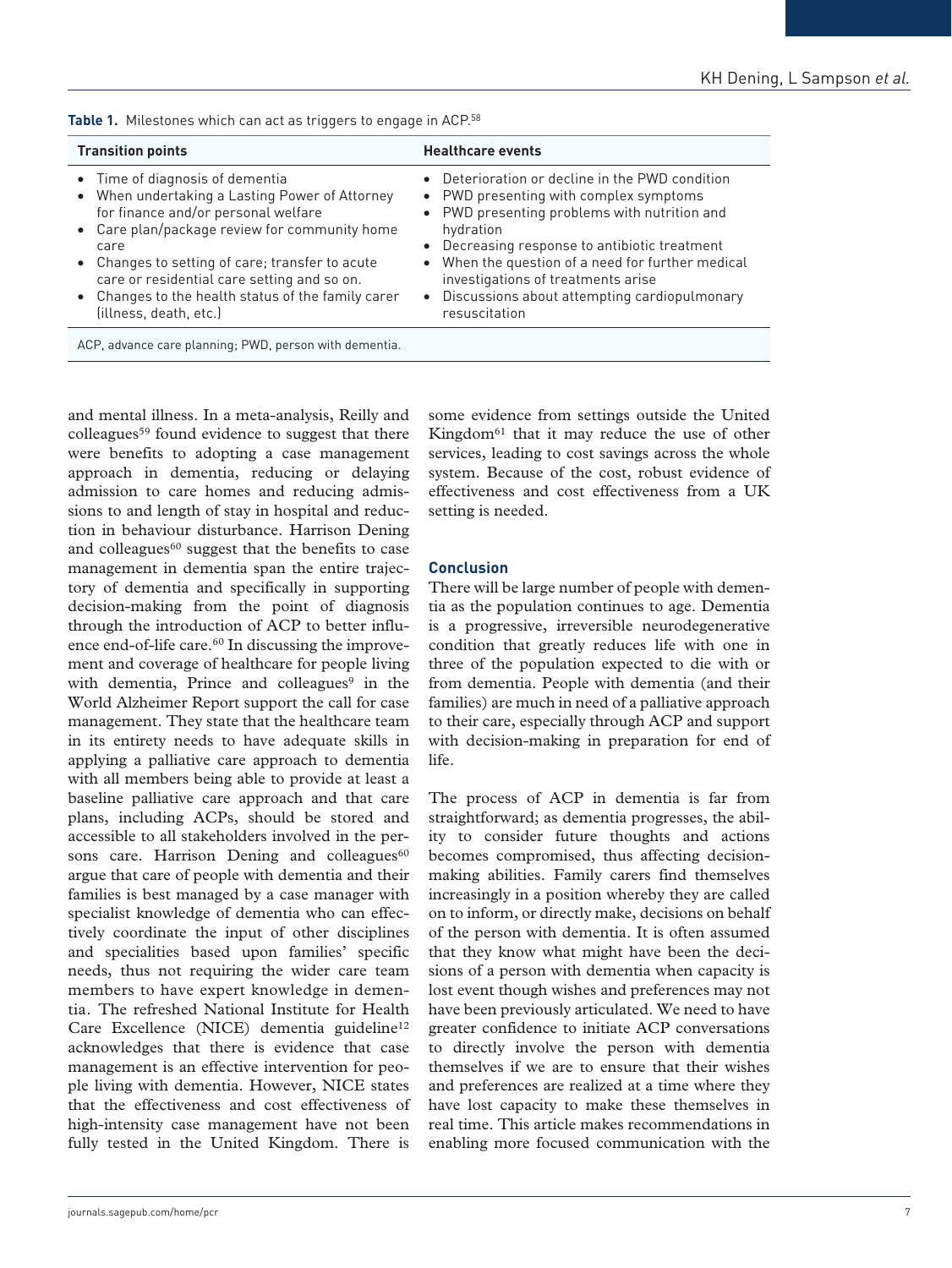person with dementia that will enable ACP discussions. Of equal importance is for professionals, in the form of a case manager or care coordinator, to support family carers to make decisions on behalf of the person with dementia and to enable them to effectively navigate the various transition points along the trajectory of dementia, such as seeking a diagnosis, facilitation to develop ACP, gain access to support services, admission to a care home and end-of-life care options.

# **Recommendations for practice**

- ACP discussions need to be initiated as early after the diagnosis of dementia as decision-making capacity may be lost early on in the disease trajectory.
- Facilitation of ACP requires specific skills and competencies of the professional responsible, such as advanced communication skills, expert knowledge of dementia, its course and prognosis, complications of comorbidity, coordination of the dissemination and sharing of the plan.
- A case management approach in supporting families affected by dementia, such as Admiral Nursing, can support ACP discussions throughout the trajectory of dementia to adapt to changing needs within the relationship.
- Support ACP within the context of family relationships embracing shared decisionmaking with the ability to involve all family stakeholders but not assuming family members will always know the wishes and preferences of the person with dementia.
- For professionals to confidently facilitate ACP in dementia requires specific training and development to counter the demands of the role.

## **Conflict of interest statement**

The authors declared no potential conflicts of interest with respect to the research, authorship and/or publication of this article

# **Funding**

The authors received no financial support for the research, authorship and/or publication of this article.

# **References**

1. World Health Organization. World health statistics 2012: indicator compendium, [http://](http://www.who.int/gho/publications/world_health_statistics/WHS2012_IndicatorCompendium.pdf) [www.who.int/gho/publications/world\\_health](http://www.who.int/gho/publications/world_health_statistics/WHS2012_IndicatorCompendium.pdf) [\\_statistics/WHS2012\\_IndicatorCompendium.pdf](http://www.who.int/gho/publications/world_health_statistics/WHS2012_IndicatorCompendium.pdf)  (2012, accessed 3 January 2019).

- 2. Prince M, Wimo A, Guerchet M*, et al*. *World Alzheimer Report 2015: the Global Impact of Dementia: an analysis of prevalence, incidence, cost and trends*. London: Alzheimer's Disease International, 2015.
- 3. Stephan B and Brayne C. Prevalence and projections of dementia. In: Downs M and Bowers S (eds) *Excellence in dementia care: research into practice*. Maidenhead: McGraw-Hill, 2008: 9–34.
- 4. Alzheimer's Disease International (ADI). Dementia statistics, [http://www.alz.co.uk](http://www.alz.co.uk/research/statistics) [/research/statistics](http://www.alz.co.uk/research/statistics) (2012, accessed 3 January 2019).
- 5. Fratiglioni L and Qiu C. Epidemiology of dementia. In: Dening T and Thomas A (eds) *Oxford textbook of old age psychiatry*. 2nd ed. Oxford: Oxford University Press, 2013: 389–414.
- 6. Brayne C, Gao L, Dewey M *, et al*. Dementia before death in ageing societies – the promise of prevention and the reality. *PLoS Med* 2006; 3: e397.
- 7. Office for National Statistics (ONS). Statistical bulletin: deaths registered in England and Wales (series DR), [https://www.ons](https://www.ons.gov.uk/peoplepopulationandcommunity/birthsdeathsandmarriages/deaths/bulletins/deathsregisteredinenglandandwalesseriesdr/2016#dementia-and-alzheimer-disease-remained-the-leading-cause-of-death-in-2016) [.gov.uk/peoplepopulationandcommunity](https://www.ons.gov.uk/peoplepopulationandcommunity/birthsdeathsandmarriages/deaths/bulletins/deathsregisteredinenglandandwalesseriesdr/2016#dementia-and-alzheimer-disease-remained-the-leading-cause-of-death-in-2016) [/birthsdeathsandmarriages/deaths/bulletins/](https://www.ons.gov.uk/peoplepopulationandcommunity/birthsdeathsandmarriages/deaths/bulletins/deathsregisteredinenglandandwalesseriesdr/2016#dementia-and-alzheimer-disease-remained-the-leading-cause-of-death-in-2016) [deathsregisteredinenglandandwalesseriesdr/2016](https://www.ons.gov.uk/peoplepopulationandcommunity/birthsdeathsandmarriages/deaths/bulletins/deathsregisteredinenglandandwalesseriesdr/2016#dementia-and-alzheimer-disease-remained-the-leading-cause-of-death-in-2016) [#dementia-and-alzheimer-disease-remained-the](https://www.ons.gov.uk/peoplepopulationandcommunity/birthsdeathsandmarriages/deaths/bulletins/deathsregisteredinenglandandwalesseriesdr/2016#dementia-and-alzheimer-disease-remained-the-leading-cause-of-death-in-2016) [-leading-cause-of-death-in-2016](https://www.ons.gov.uk/peoplepopulationandcommunity/birthsdeathsandmarriages/deaths/bulletins/deathsregisteredinenglandandwalesseriesdr/2016#dementia-and-alzheimer-disease-remained-the-leading-cause-of-death-in-2016) (2017, accessed 3 January 2019).
- 8. Etkind SN, Bone AE, Gomes B *, et al*. How many people will need palliative care in 2040? Past trends, future projections and implications for services. *BMC Med* 2017; 15: 102.
- 9. Prince M, Comas-Herrera A and Knapp M. *World Alzheimer Report 2016: improving healthcare for people living with dementia coverage, quality and costs now and in the future*. London: Alzheimer's Disease International, 2016.
- 10. Radbruch L, Payne S and Board of Directors of the EAPC. White paper on standards and norms for hospice and palliative care in Europe, part 1: recommendations from the European Association for Palliative Care. *Eur J Palliat Care* 2009; 16: 278–289.
- 11. Van der Steen JT, Radbruch L, Hertogh CM *, et al*. White paper defining optimal palliative care in older people with dementia: a Delphi study and recommendations from the European Association for Palliative Care. *Palliat Med* 2014; 28: 197–209.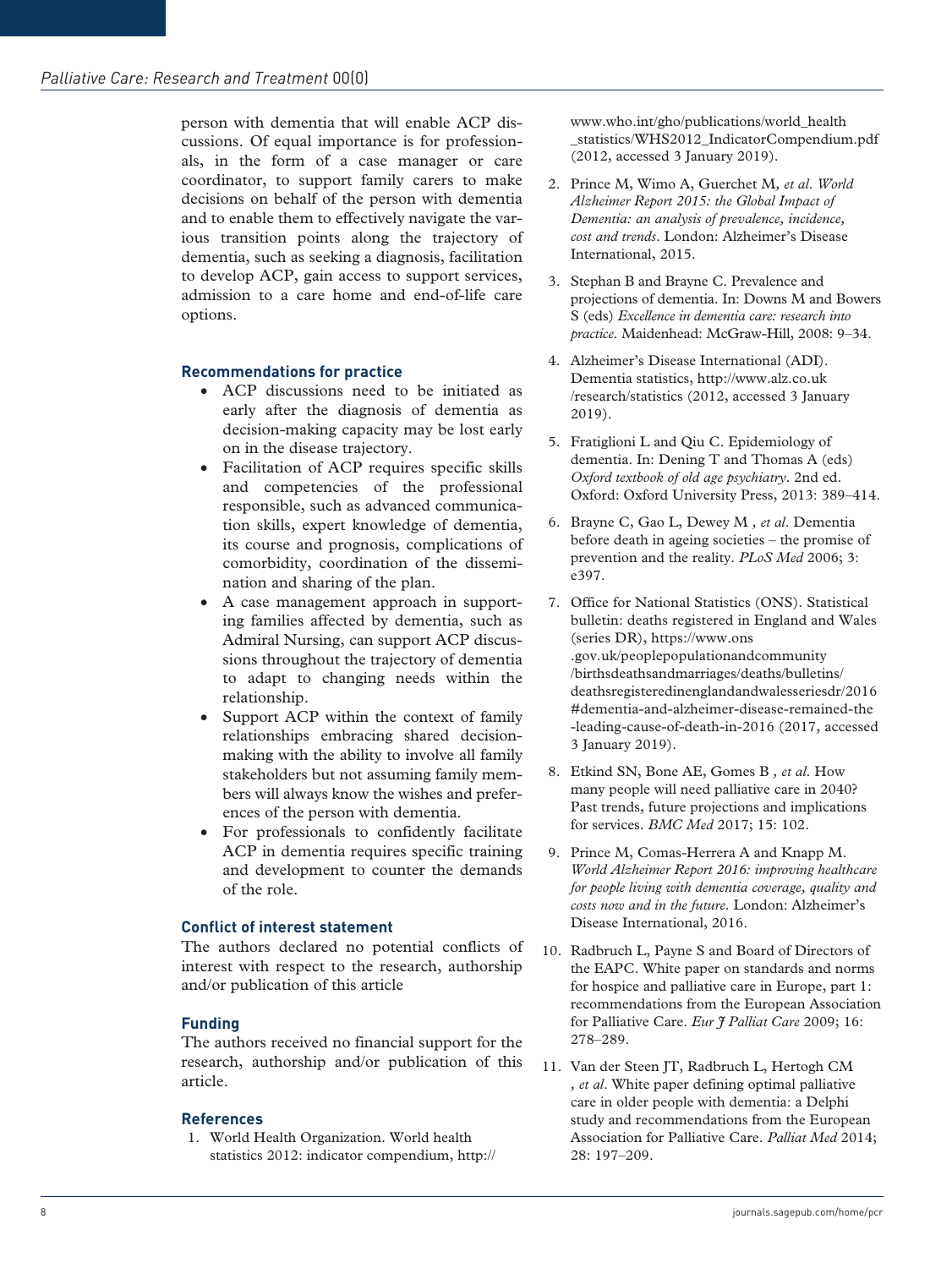- 12. National Institute for Health Care Excellence (NICE). Dementia: assessment, management and support for people living with dementia and their carers (NICE guideline [NG97]), [https://](https://www.nice.org.uk/guidance/ng97) [www.nice.org.uk/guidance/ng97](https://www.nice.org.uk/guidance/ng97) (2018, accessed 3 January 2019).
- 13. Russell S and Detering K. What are the benefits of advance care planning and how do we know? In: Thomas K, Lobo B and Detering K (eds) *Advance care planning in end of life care*. Oxford: Oxford University Press, 2018: 17–25.
- 14. Sudore RL, Lum HD, You JJ *, et al*. Defining advance care planning for adults: a consensus definition from a multidisciplinary Delphi panel. *J Pain Symptom Manage* 2017; 53: 821–832.e1.
- 15. Teixeira AA, Hanvey L, Tayler C *, et al*.; Canadian Researchers at End of Life Network (CARENET). What do Canadians think of advanced care planning? Findings from an online opinion poll. *BMJ Support Palliat Care* 2013; 5: 40–47.
- 16. Berrio M and Levesque ME. Advance directives: most patients don't have one, do yours. *Am J Nurs* 1996; 96: 24–28; quiz 29.
- 17. Harrison Dening K. Advance care planning and people with dementia. In: Thomas K, Lobo B and Detering K (eds) *Advance care planning in end of life care*. 2nd ed. Oxford: Oxford University Press, 2018: 181–194.
- 18. Harrison Dening K, Jones L, Sampson EL. Preferences for end-of-life care: a nominal group study of people with dementia and their family carers. *Palliat Med* 2012; 27: 409–417.
- 19. Span M, Smits C and Jukema J *, et al*. An interactive web tool for facilitating shared decision-making in dementia-care networks: a field study. *Front Aging Neurosci* 2015; 7: 128.
- 20. Daly RL, Bunn F and Goodman C. Shared decision making for people living with dementia in extended care settings: a systematic review. *BMJ Open* 2018; 8: e018977.
- 21. Miller LM, Whitlatch CJ and Lyons KS. Shared decision making in dementia: a review of patient and family carer involvement. *Dementia* 2016; 15: 1141–1157.
- 22. HMSO. Mental Capacity Act 2005, [http://www.](http://www.legislation.gov.uk/ukpga/2005/9/contents) [legislation.gov.uk/ukpga/2005/9/contents](http://www.legislation.gov.uk/ukpga/2005/9/contents) (2005, accessed 3 January 2019).
- 23. De Vries K and Drury-Ruddlesden J. Advance care planning for people with dementia: ordinary everyday conversations. *Dementia*. Epub ahead of print 22 March 2018. DOI: 10.1177/1471301218764169.
- 24. Fetherstonhaugh D, McAuliffe L, Shanley C*, et al*. 'Did I make the right decision?' The difficult and unpredictable journey of being a surrogate decision maker for a person living with dementia. *Dementia*. Epub ahead of print 1 January 2017. DOI: 10.1177/1471301217721862.
- 25. Lord K, Livingston G and Cooper C. A systematic review of barriers and facilitators to and interventions for proxy decision-making by family carers of people with dementia. *Int Psychogeriatr* 2015; 27: 1301–1312.
- 26. Petriwskyj A, Gibson A, Parker D *, et al*. A qualitative metasynthesis: family involvement in decision making for people with dementia in residential aged care. *Int J Evid Based Healthc* 2014; 12: 87–104.
- 27. Samsi K and Manthorpe J. Everyday decisionmaking in dementia: findings from a longitudinal interview study of people with dementia and family carers. *Int Psychogeriatr* 2013; 25: 949–961.
- 28. Wendler D and Rid A. Systematic review: the effect on surrogates of making treatment decisions for others. *Ann Intern Med* 2011; 154: 336–346.
- 29. Groen-Van De, Ven L, Smits C, Span M *, et al*. The challenges of shared decision making in dementia care networks. *Int Psychogeriatr* 2018; 30: 843–857.
- 30. Kelley AS, Bollens-Lund E, Covinsky KE *, et al*. Prospective identification of patients at risk for unwarranted variation in treatment. *J Palliat Med* 2018; 21: 44–54.
- 31. Vig EK, Starks H, Taylor JS *, et al*. Surviving surrogate decision-making: what helps and hampers the experience of making medical decisions for others. *J Gen Intern Med* 2007; 22: 1274–1279.
- 32. Harrison Dening K, King M, Jones L, *, et al*. Healthcare decision-making: past, present and future, in light of a diagnosis of dementia. *Int J Palliat Nurs* 2017; 23: 4–11.
- 33. Shalowitz DI, Garrett-Mayer AB and Wendler D. The accuracy of surrogate decision makers: a systematic review. *Arch Intern Med* 2006; 166: 493–497.
- 34. Harrison Dening K, King M, Jones L, *, et al*. Advance care planning in dementia: do family carers know the treatment preferences of people with early dementia? *PLoS ONE* 2016; 11: e0159056.
- 35. Ditto PH, Danks JH and Smucker WD *, et al*. Advance directives as acts of communication: a randomized control trial. *Arch Intern Med* 2001; 161: 421–430.